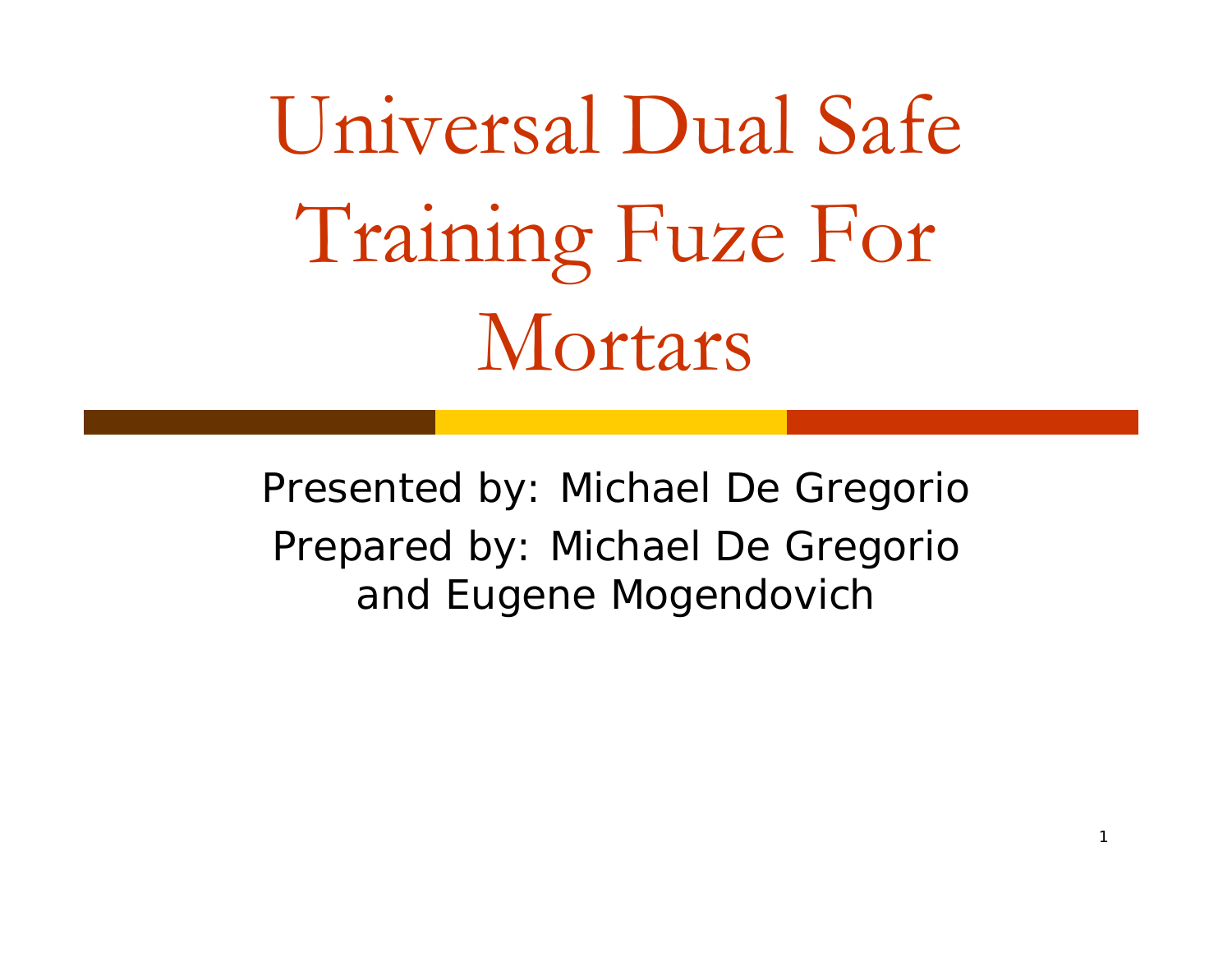#### Current Situation

**n** Mortar Training Fuzes are only single safe and released for use with a waiver from the AFSRB.

- **Arm on setback.**
- **Require a pull pin for safety during transportation.**
- $\blacksquare$  Each training cartridge has its own variant of the training fuze.
	- $\blacksquare$  60mm M769  $\rightarrow$  M775 Fuze
	- $\blacksquare$  81mm M879  $\rightarrow$  M751 Fuze
	- $\blacksquare$  120mm M931  $\rightarrow$  M781 Fuze
- There is a reliability issue at charge 0 on the M751.
	- During PQT of the M879 cartridge (M751 Fuze), a ballistic reliability of 27.2% for charge 0 was demonstrated.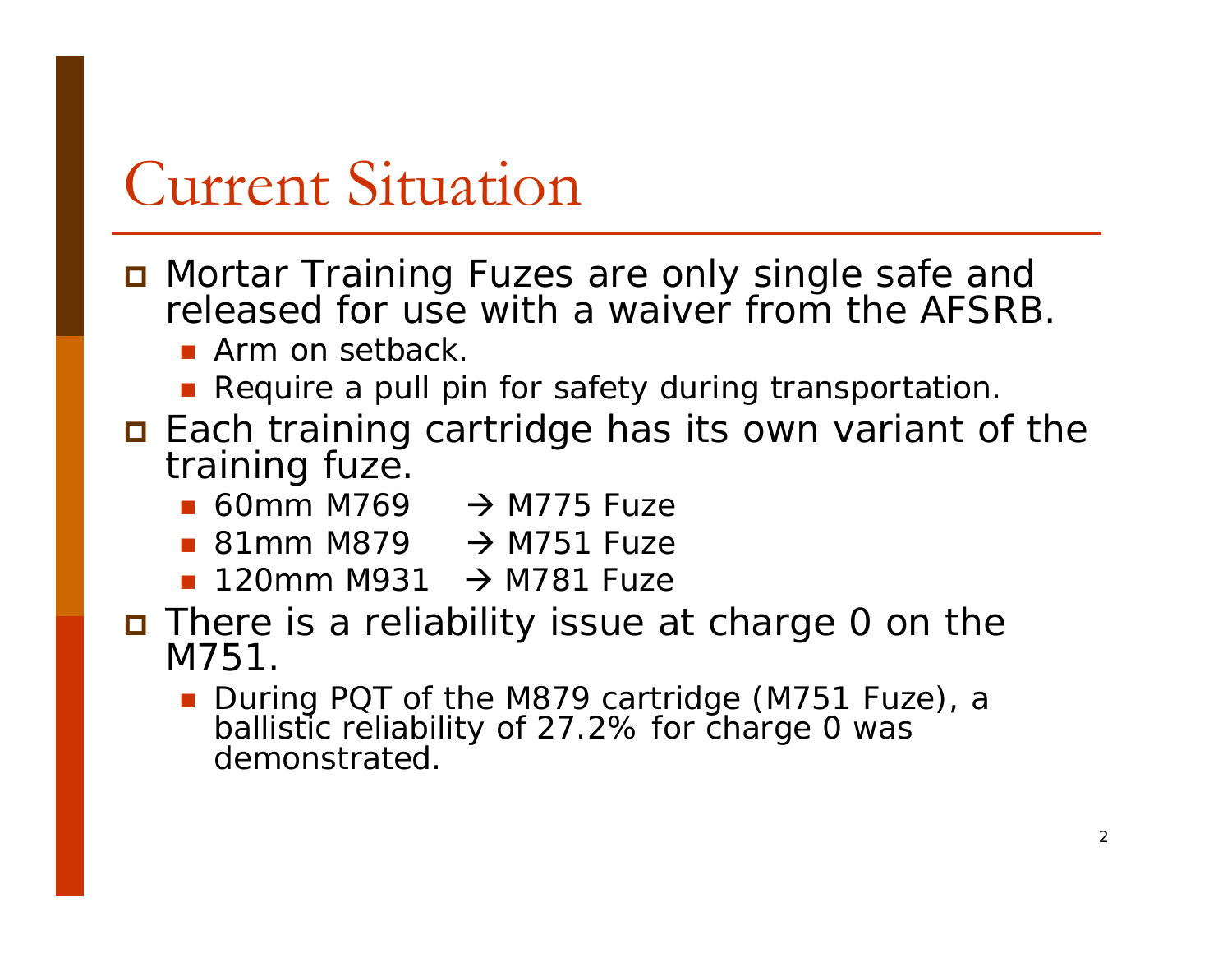## Current Design

- **D** During shipping and handling, the fuze is kept safe by a combination packing clip and pull pin<br>(1). Prior to firing, the pull pin is removed by hand.
- Upon firing, the acceleration moves the setback pin (2) rearward against the spring,<br>releasing a slider (3), which has been holding the<br>striker (4) in its rearward position.

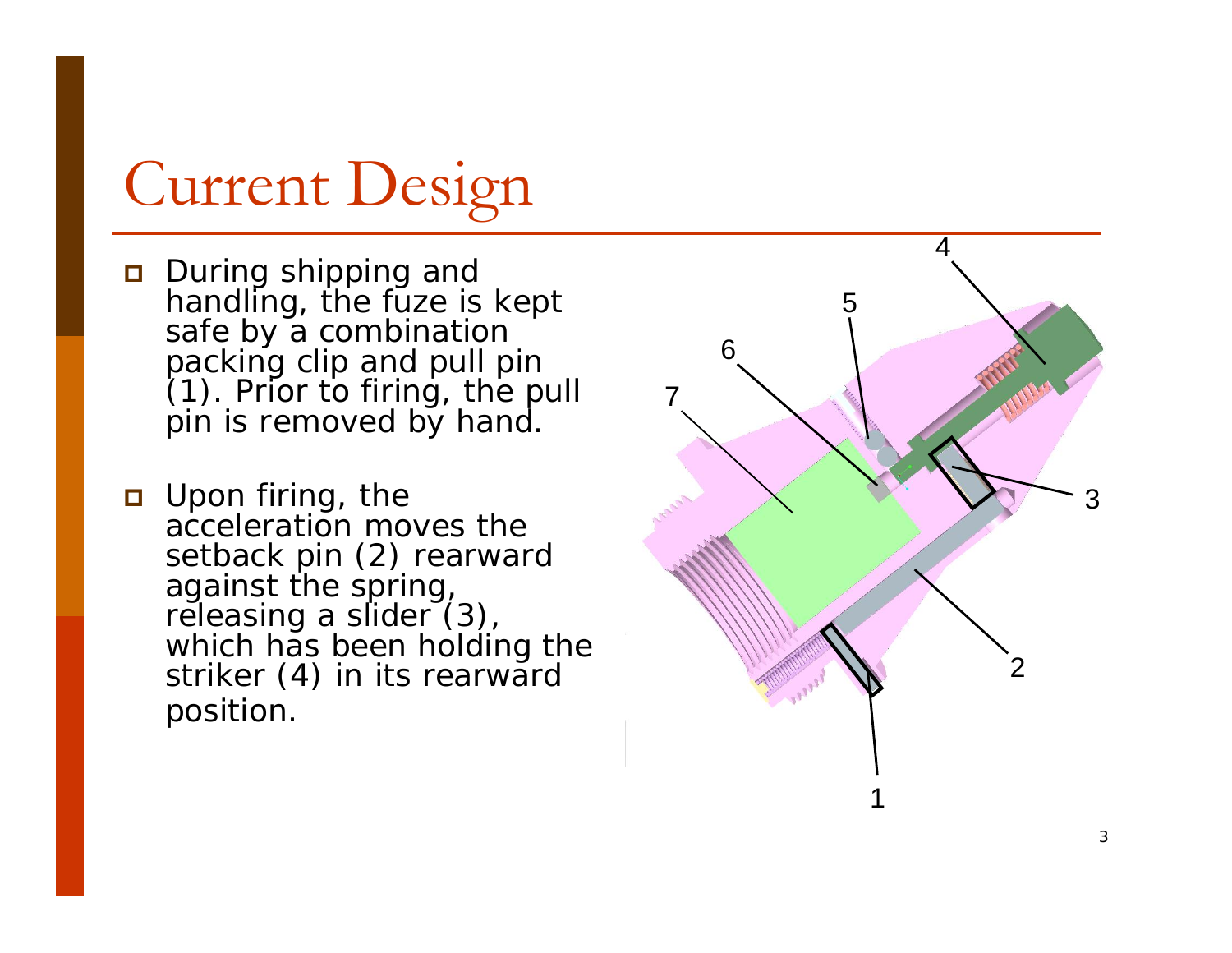## Current Design

- □ Once the striker (4) is released, it travels upward allowing the ball bearings (5) to be forced into central alignment between<br>the striker (4) and the primer (6).
	- П Model does not show the plastic covering that keeps<br>the striker (4) from flying out of the fuze once it is released.

Upon impact, the striker  $(4)$  is driven into the ball bearings (5) which detonates the primer  $(6)$ , igniting the spotting charge (7).

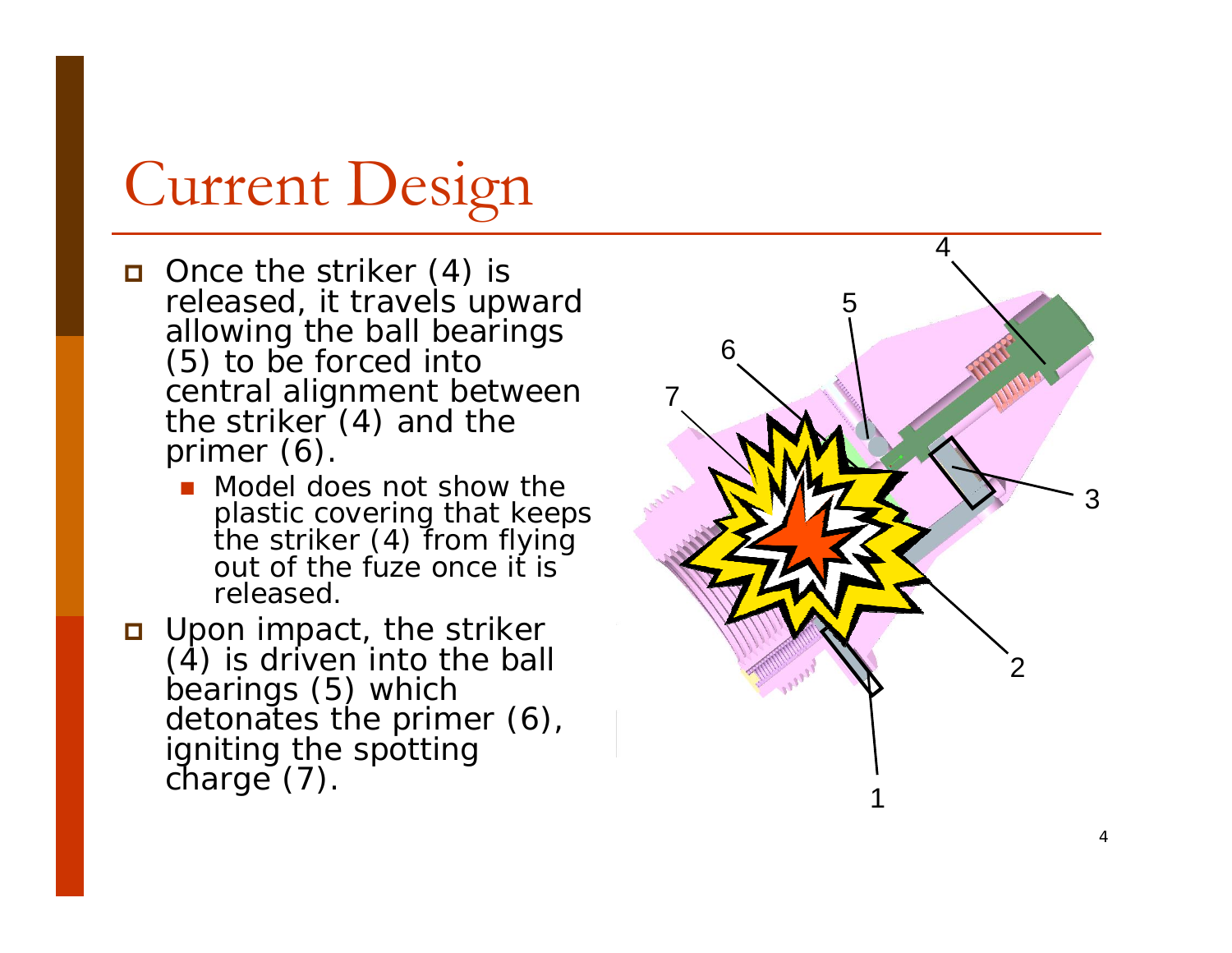#### Proposed Solution

- **O** Develop a Mortar Training Fuze that will work across all cartridges.
	- Add a second safety that meets MIL-STD-1316 and remains low cost.
		- **<u>n</u>** Look at the use of set-forward after tube exit.
		- Will get rid of the pull pin.
	- Optimize the current setback mechanism for all charges on all systems.
	- Work with Pyrotechnics and Ballistics Groups to come up with one spot charge for all cartridges.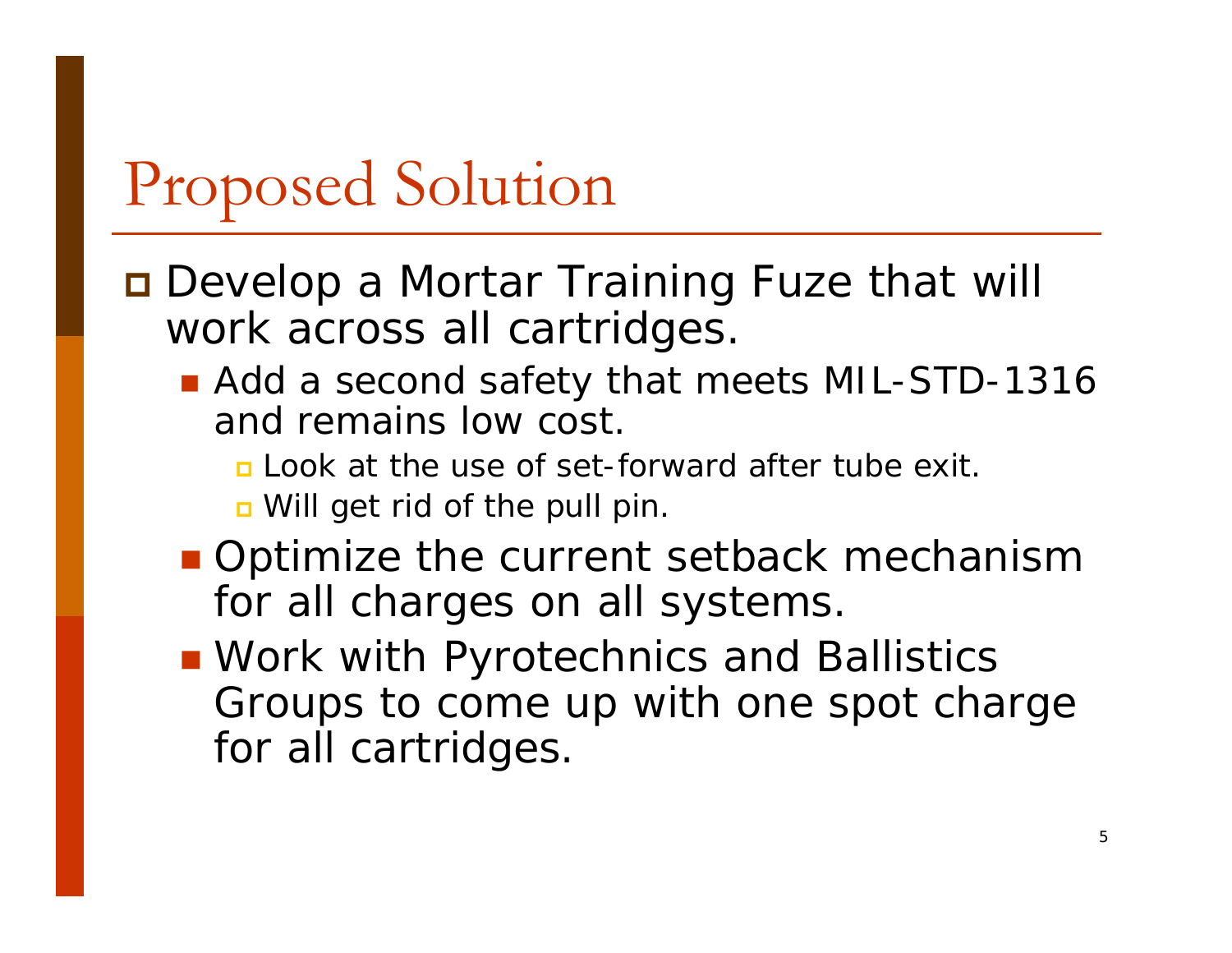#### The Game Plan

**O** Complete the work on the second safety.

- **Design work.**
- **Testing.**
- **E** Characterize the set-forward environment for mortars.
- Standardize the existing first safety.
	- Commonize set-back pins.

n Increase the reliability of the M751 at charge 0.

**O** Standardize the spotting charge.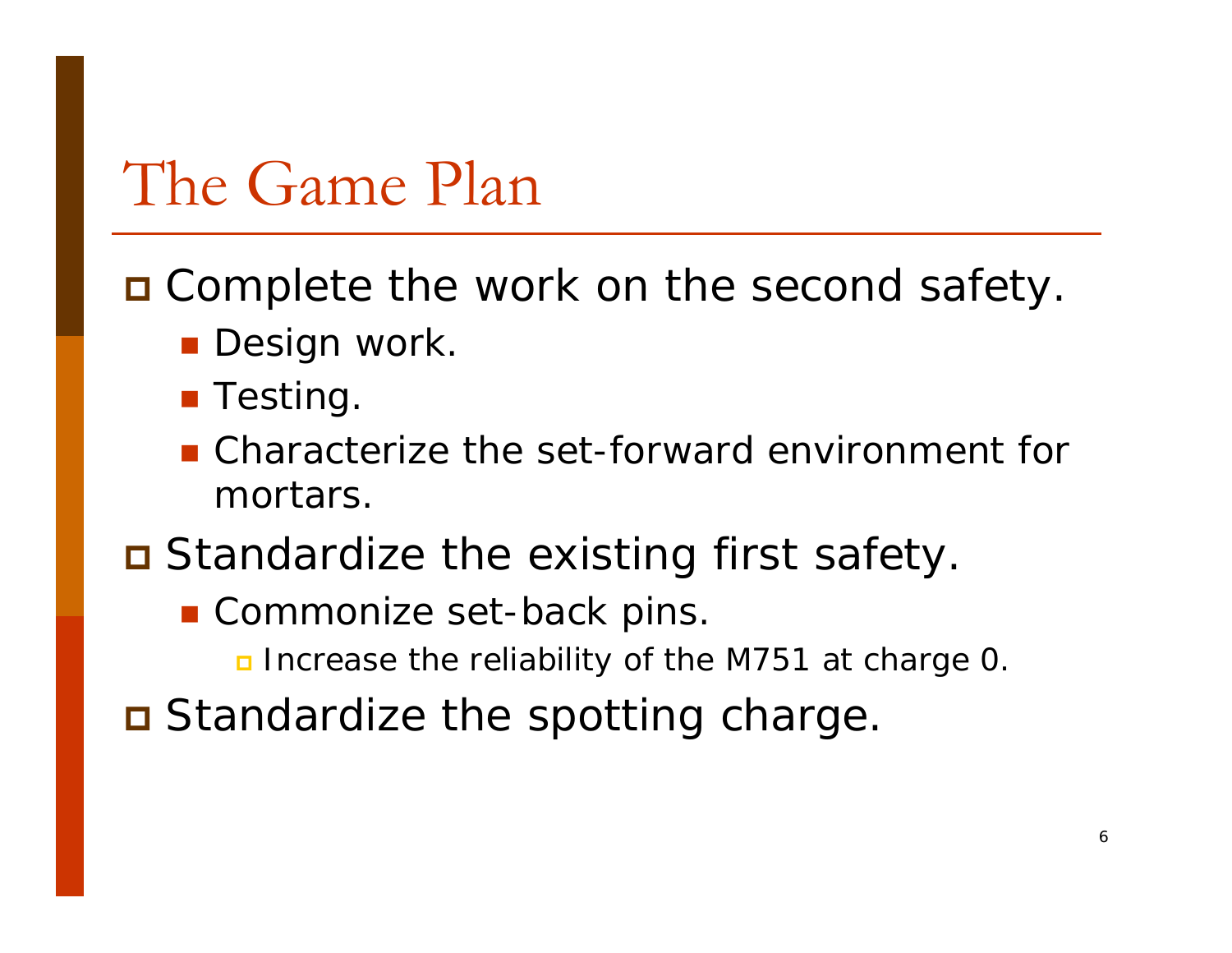



□ Design Concept

 Drag force and gravity deceleration during the ballistic flight move the set-forward pin (11) forward against the spring (12), releasing the slider (13), which had been holding the striker (5) in its rearward position (the second safety) .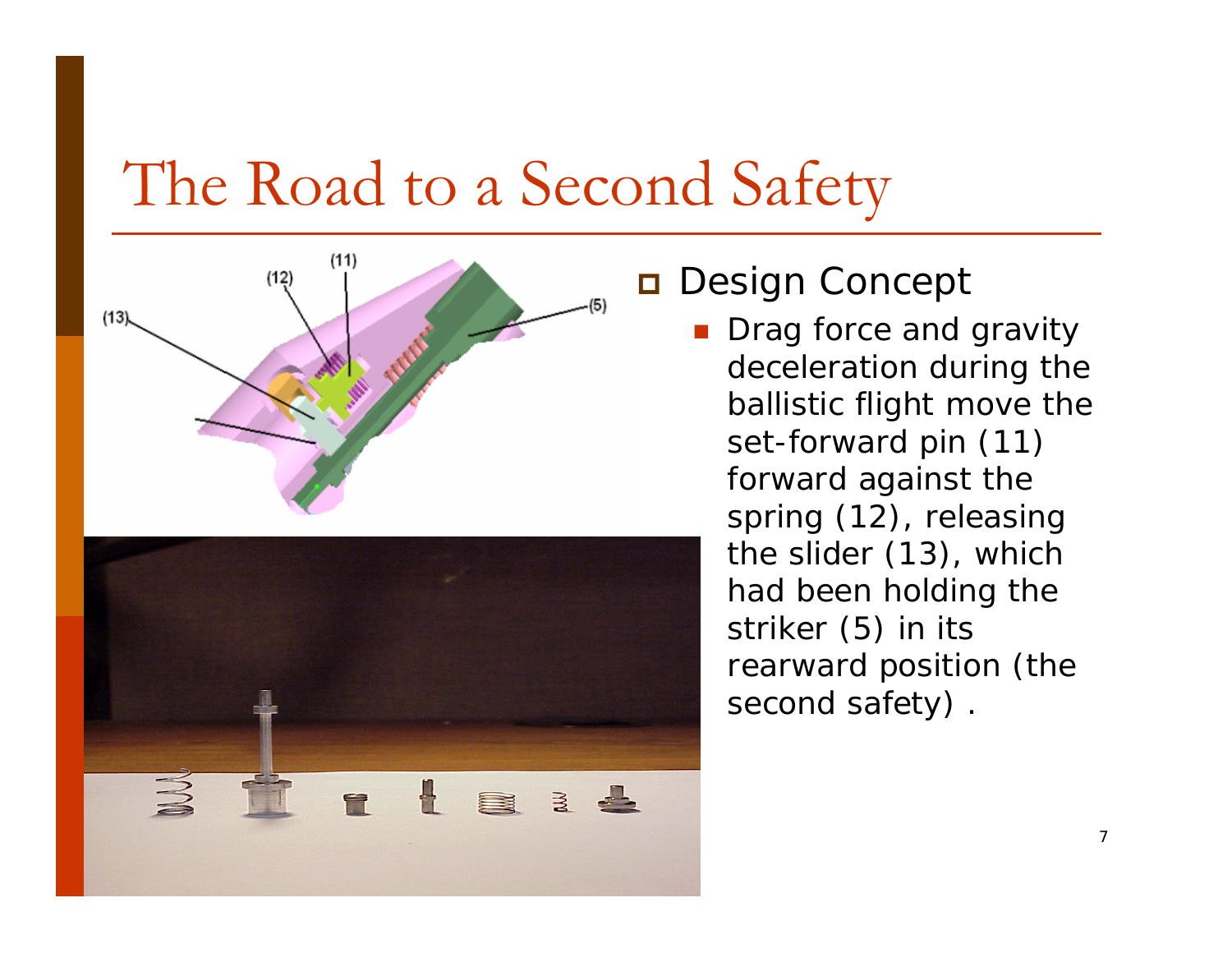- $\Box$  A test was held on 6 March 2006 to prove out our concept.
	- **Used the centrifuge to** simulate the set forward event.
	- F Found that we needed approximately 200 Gs of force to release the set-forward lock.
- a At this point, we were uncertain as to what setforward forces we would have to work with.
	- F Environment not characterized for mortars.
- **However, we were certain** that we would be working with less than 200 Gs of setforward.
	- F Redesign needed.

|                               | <b>Rotation</b><br>(rev/min) | Gs  | Comment  |
|-------------------------------|------------------------------|-----|----------|
| <b>Striker Without Spring</b> | 446                          | 111 | Released |
| <b>Striker With Spring</b>    | 638                          | 226 | Released |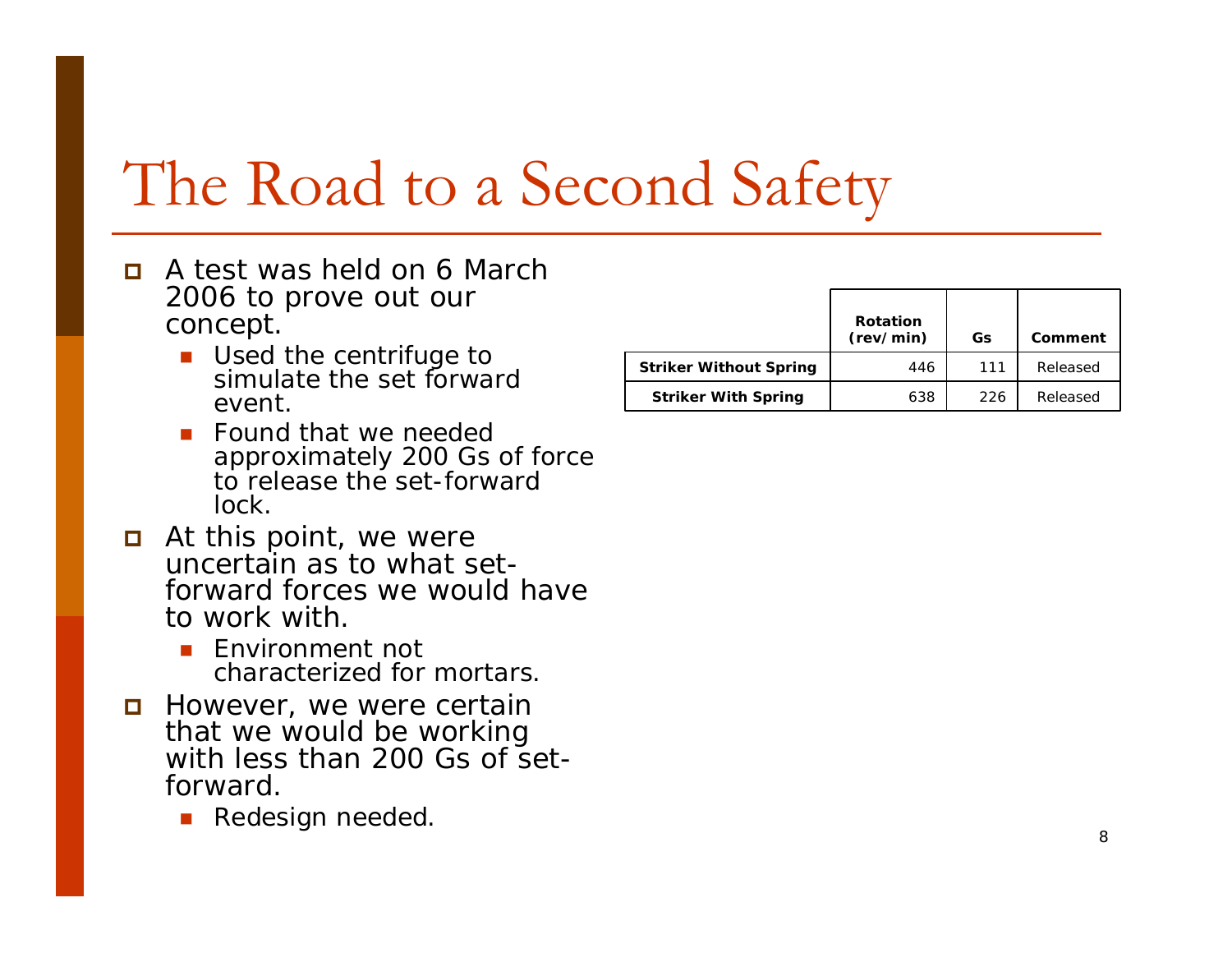- Work began on an improved design.
	- **n** A heavier design of the set-forward pin would lower the Gs needed for activation of the safety.
- $\blacksquare$  This design was tested on 24 October 2006.
	- **<u>n</u>** Reduced activation Gs from 200 to 20.
	- **Experimented with** Lubricants.
- **Still felt that the Gs** needed to be reduced further.



| Original | Dry   | <b>CRC</b> | 143DF       |
|----------|-------|------------|-------------|
| Design   | Parts | Power      | <b>PTFF</b> |
| (Gs)     | (Gs)  | Lube (Gs)  | (Gs)        |
| 226      | 23.2  | 33.4       | 27          |

Mean Values for each case.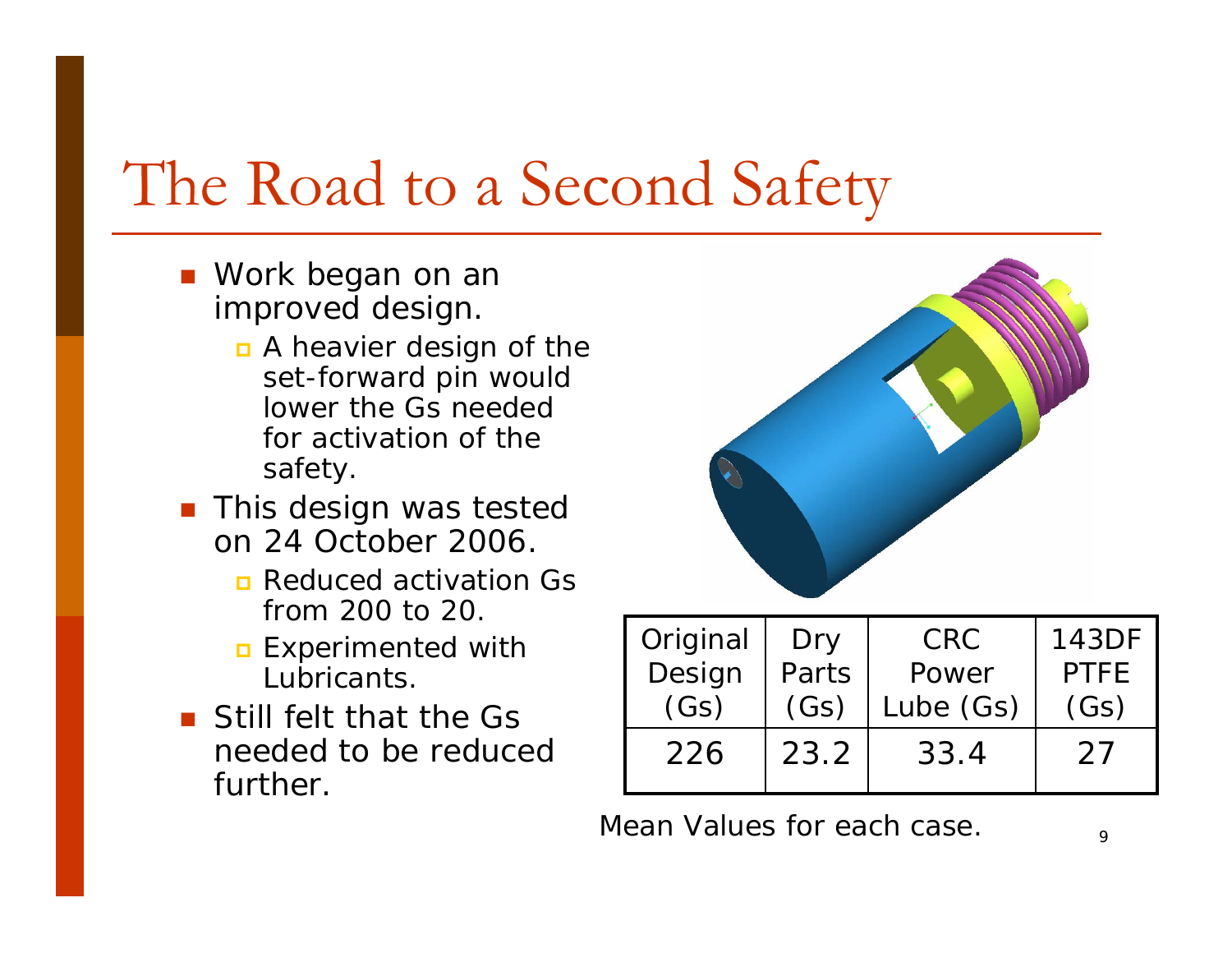- Set-forward environment hard to characterize empirically.
- Ballistic test required to characterize the forces seen on the projectile throughout its entire flight.
	- **<u>n</u>** Looking for a unique event that is independent from set-back.
	- n Awaiting the fabrication of telemetry units.
	- **n** Once this test is complete we will know for certain the forces that we have to work with.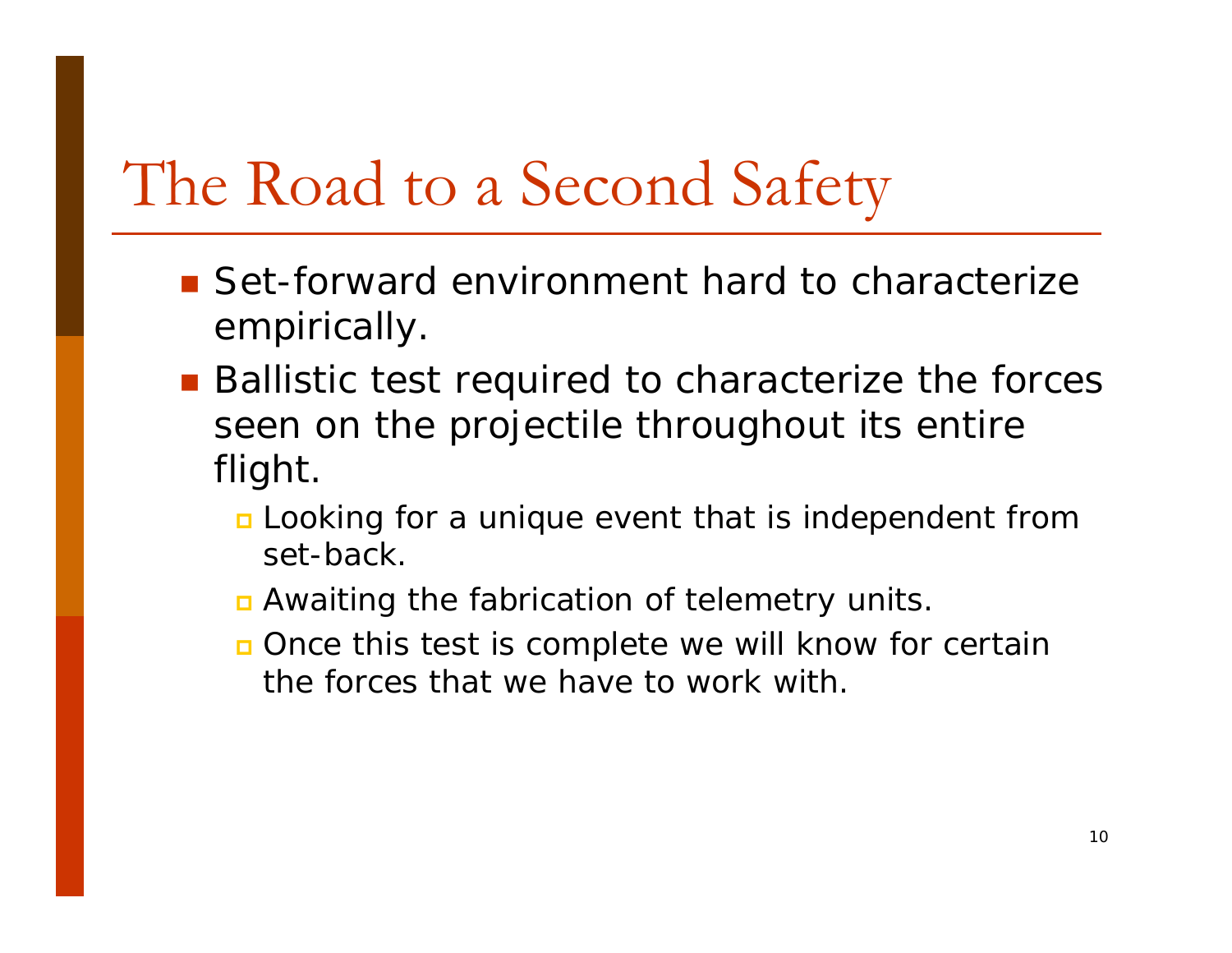| Fuze<br>#     | Radius<br>(in) | Rotation<br>(rpm) | Gs   | Comment                 |
|---------------|----------------|-------------------|------|-------------------------|
|               | 19             | 200               | 21.6 | Released                |
| $\mathcal{D}$ | 19             | 325               | 57   | Rough belt<br>finishing |
|               | 19             | 210               | 24.0 | Released                |
|               | 19             | 180               | 17.5 | Released                |



**□** Tested same design with all parts coated with low friction Molybdenum Disulfide Titanium  $(\mathsf{MoS}_2\mathsf{Ti})$  .

- **n** Results showed that the parts reacted more consistently when coated with  $\mathsf{MoS}_2\mathsf{Ti}.$ 
	- Mean value was 21 Gs.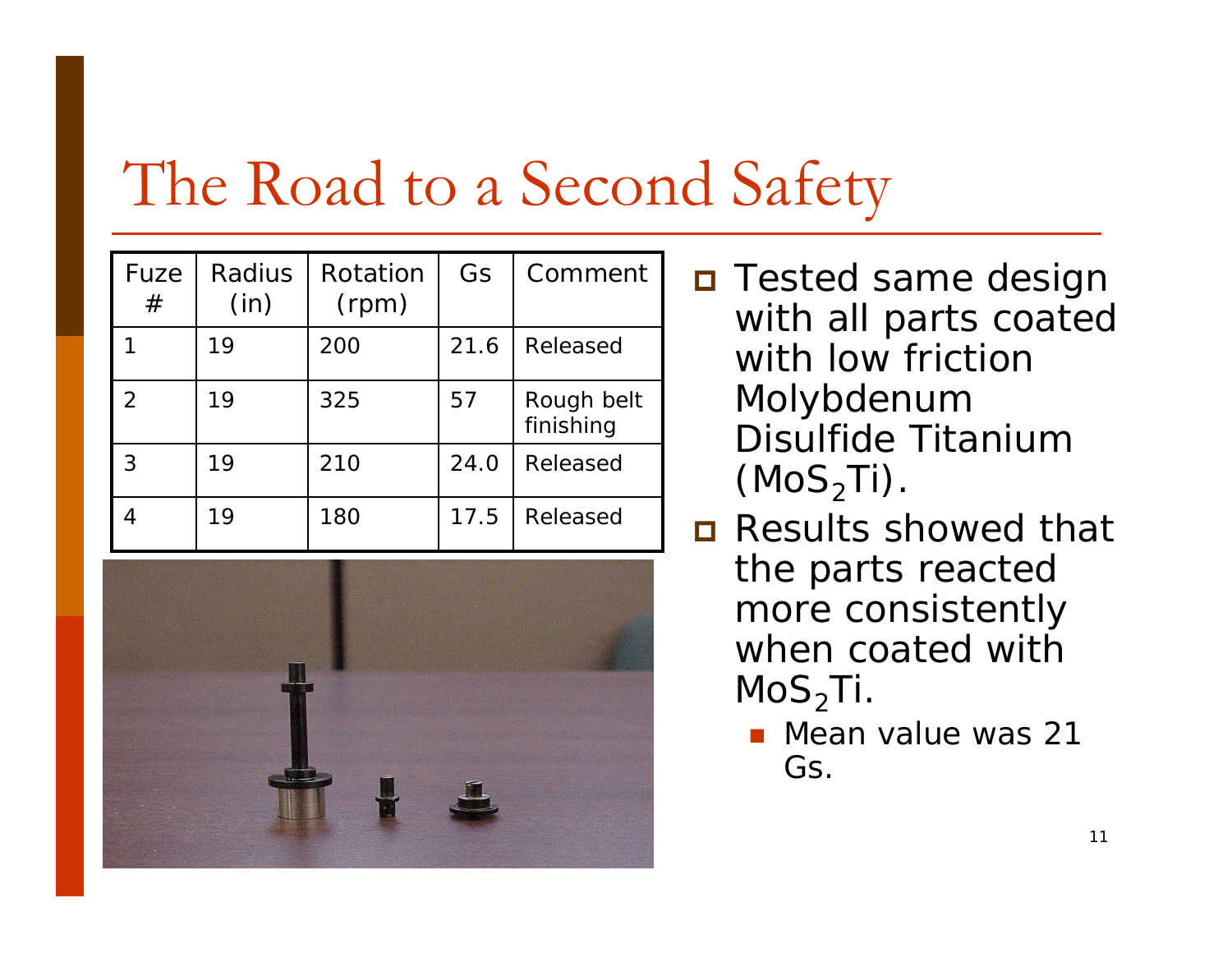

 $\Box$  We have completed another design iteration.

- П Adjustable weight design for testing purposes.
	- $\Box$  Three times as heavy as the last design when using the largest extension. Twice as heavy when the smaller extension is used.
- П Tested this design on 9 May 2007.
	- $\blacksquare$ Mean Value was 13.4 Gs.
- $\Box$  The results of this test, when compared to the ballistic forces that are being collected by the telemetry units, will tell us whether or not set-forward is a viable option.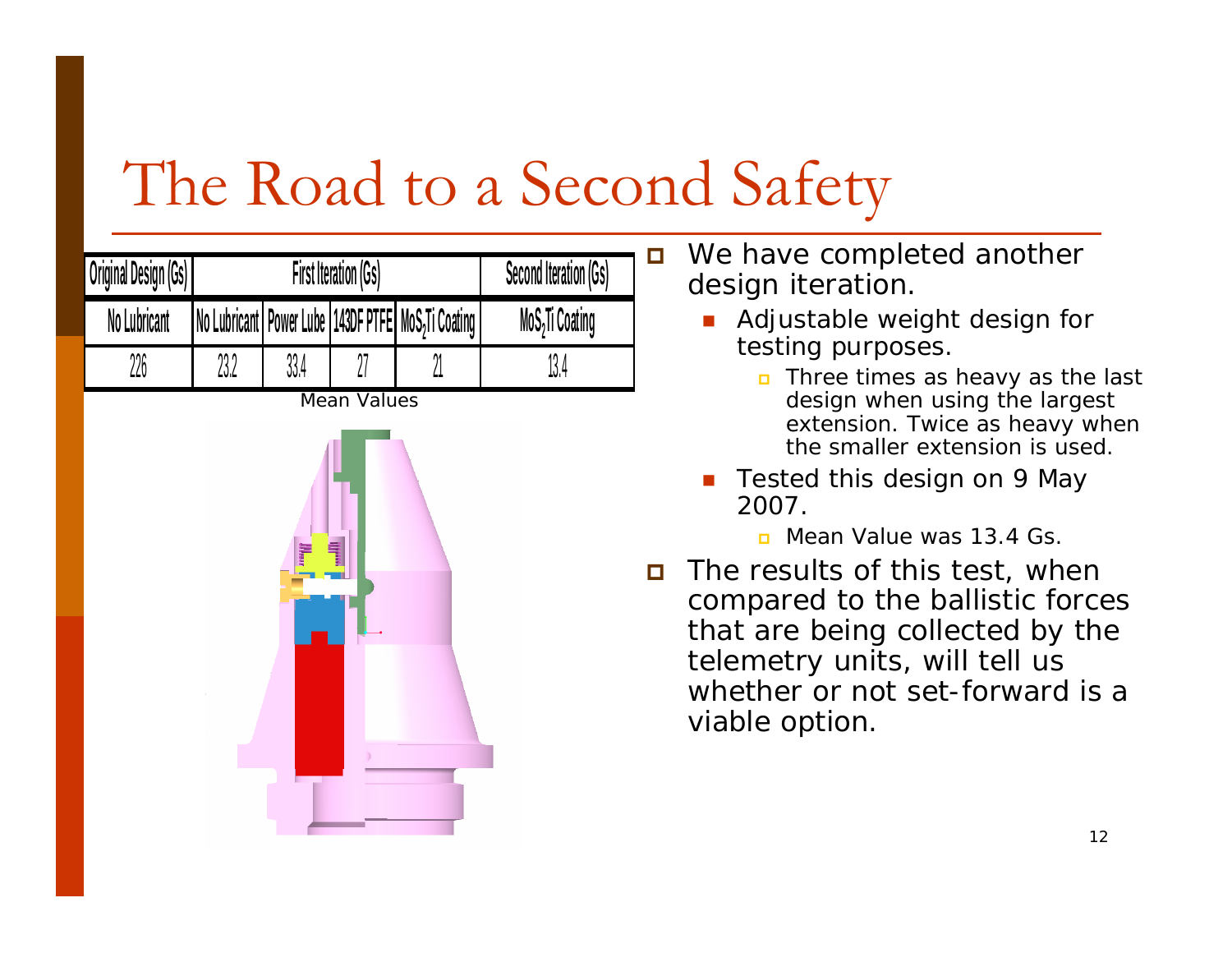- In parallel to the second safety effort, an effort is being made to fix the charge 0 reliability issues associated with the M751.
	- Using this as a springboard for standardizing the setback mechanisms across all cartridges at all charges.
- Three solutions were looked at:
	- Change hollow pin to a solid pin.
	- **Increase the depth of the setback chamber and the** length of the pin (offset design).
	- **Implement a zigzag design in the current hardware.**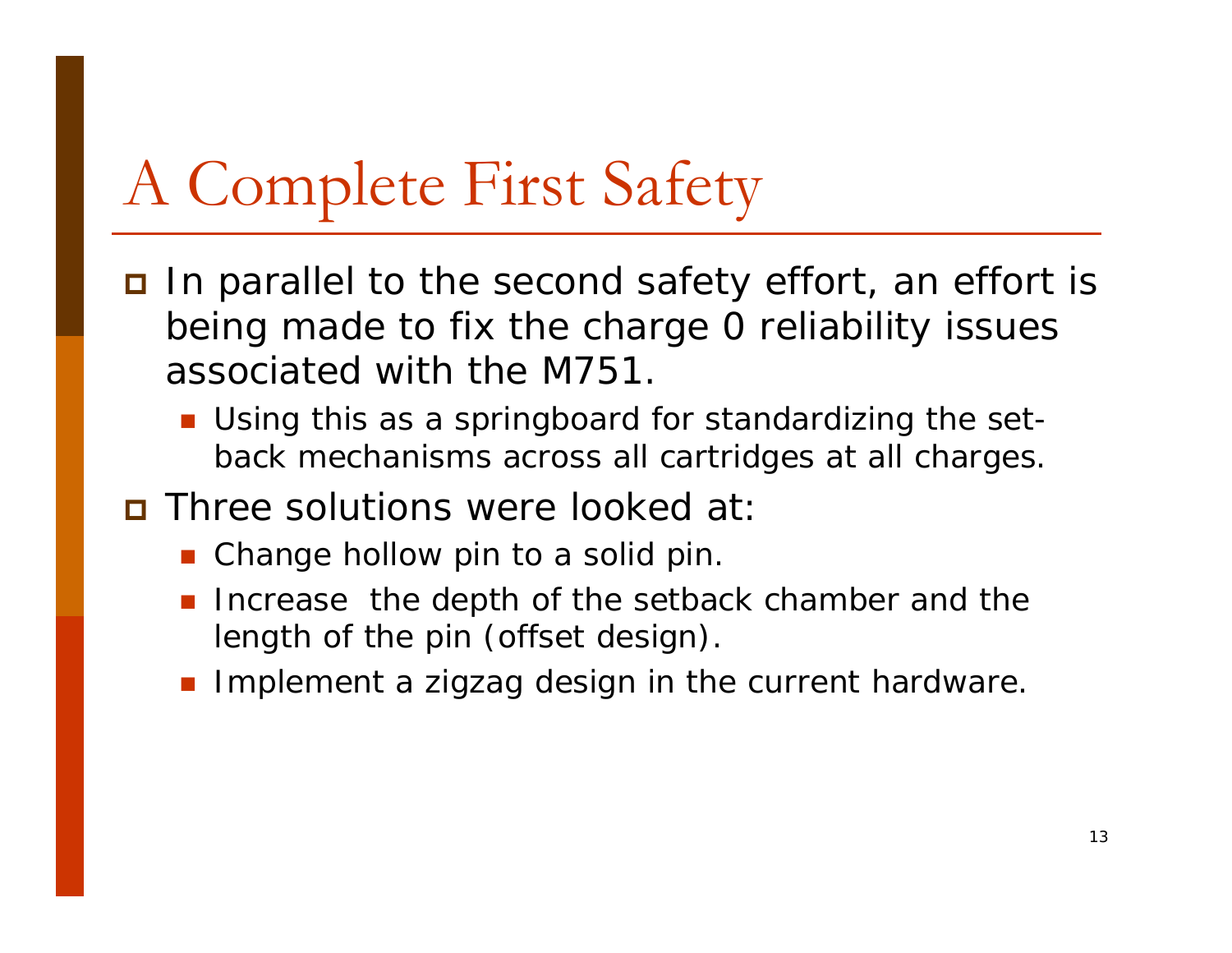- **n** Performed a drop test 12 December 2006.
	- П One accelerometer was placed on top of the fuze in the striker hole to observe the forces within the fuze during the drop and upon impact.
- We then developed a model and used this data to verify our results.
	- **Allows us to trust the** results of our model.

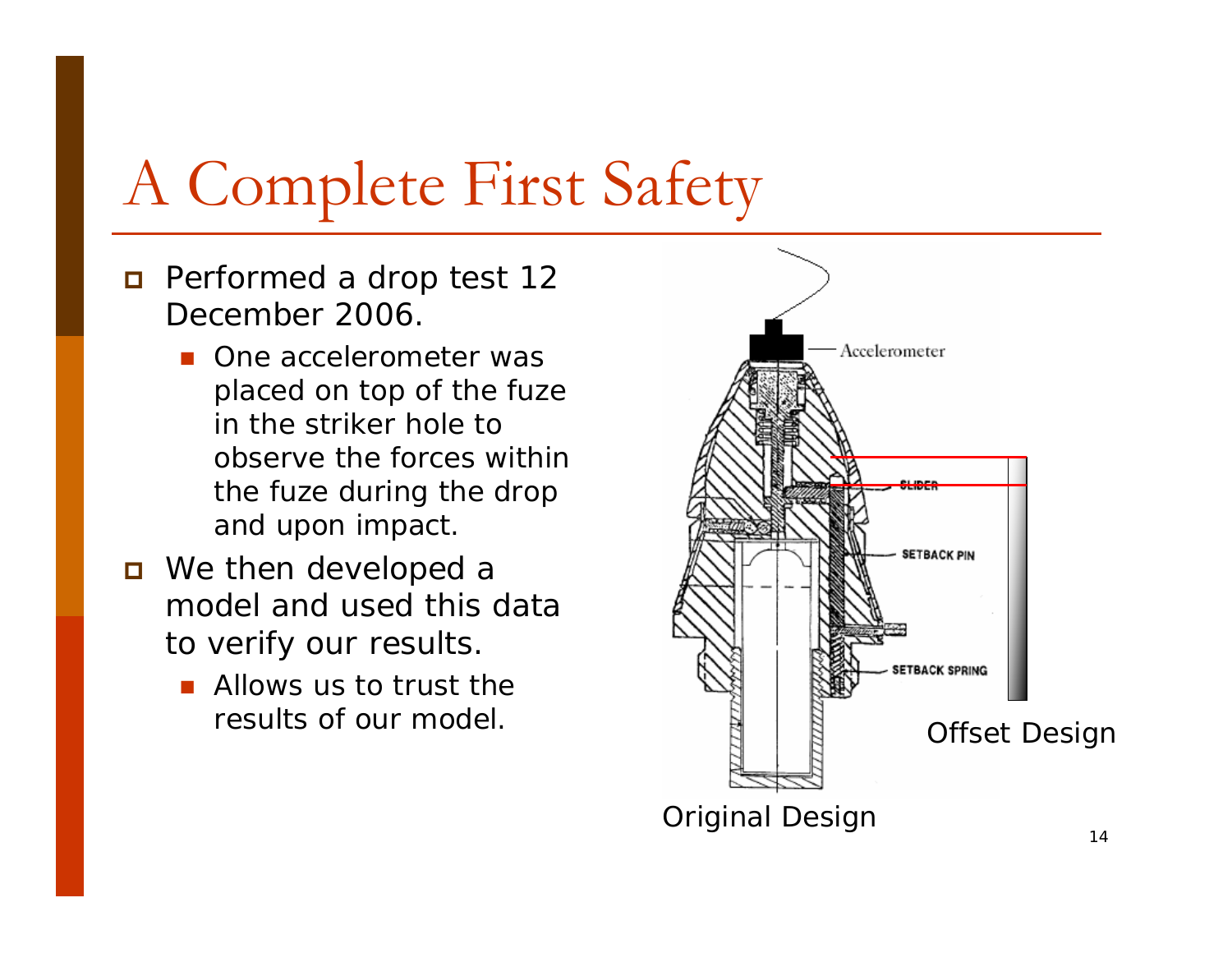| Case                                             | <b>Drop Results</b> | <b>Firing Results</b><br>(Charge 0)  |
|--------------------------------------------------|---------------------|--------------------------------------|
| Hollow Pin, no offset<br>(Current Configuration) | Pass                | Does Not Arm<br>(27.2% historically) |
| Hollow pin, .04 offset                           | Pass                | Does Not Arm                         |
| Average Weight Pin, .04<br>offset                | Pass                | Does Not Arm                         |
| Solid Pin, .04 offset                            | Does Not Pass       | Arms                                 |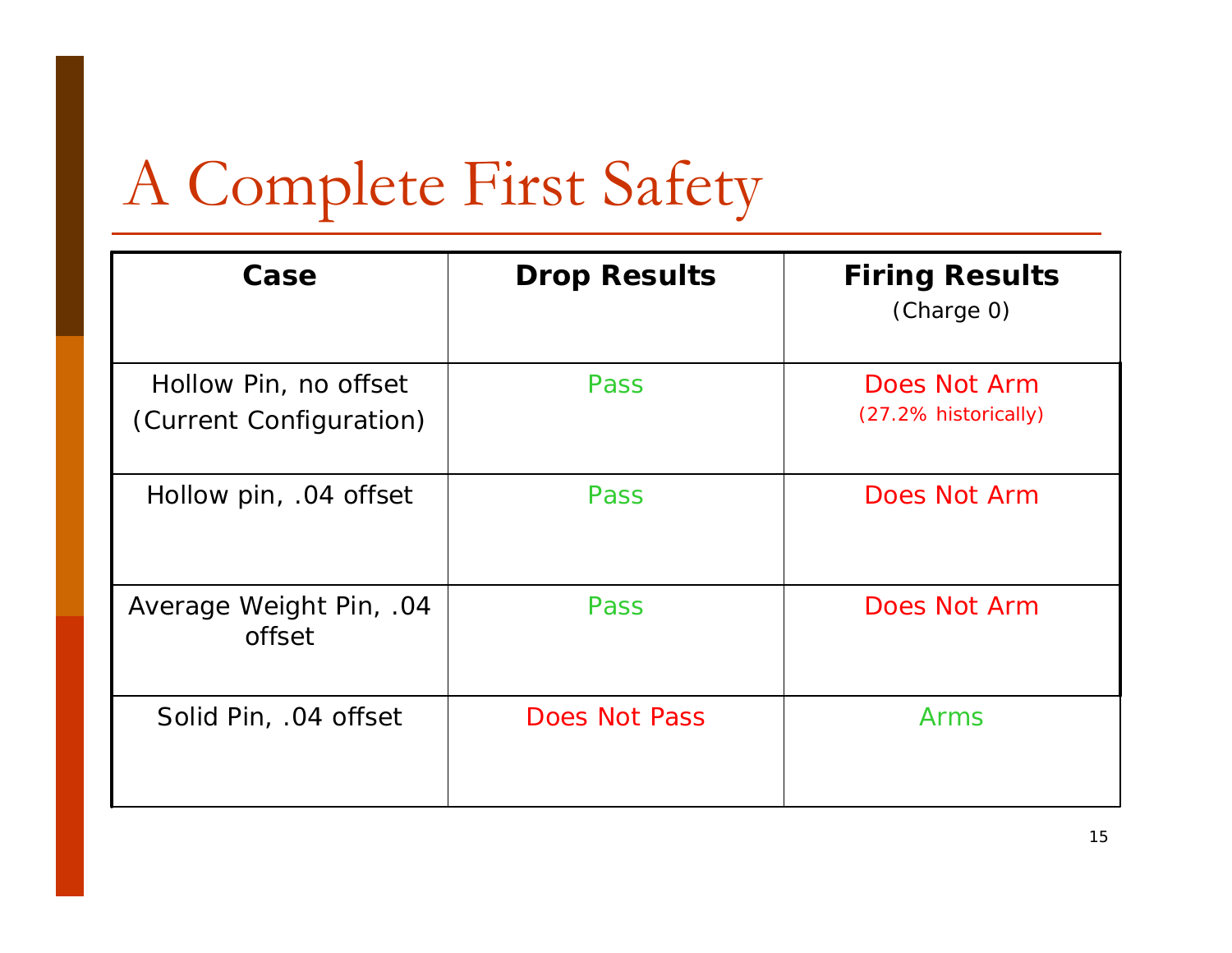#### Zigzag Pin Design

- **Currently working with** Craig Routh and Stew Genberg from Adelphi to come up with a design.
- General Concept:
	- Create a zigzag channel down the length of the set back pin.
	- **Drill a hole on the side** wall of the fuze to expose the set-back pin's track.
	- **Press fit a pin into the** hole. This will cause the set back pin to follow the zigzag track.

Note: Initial measurements determined that the M734 setback pin will not fit within the material allowance.

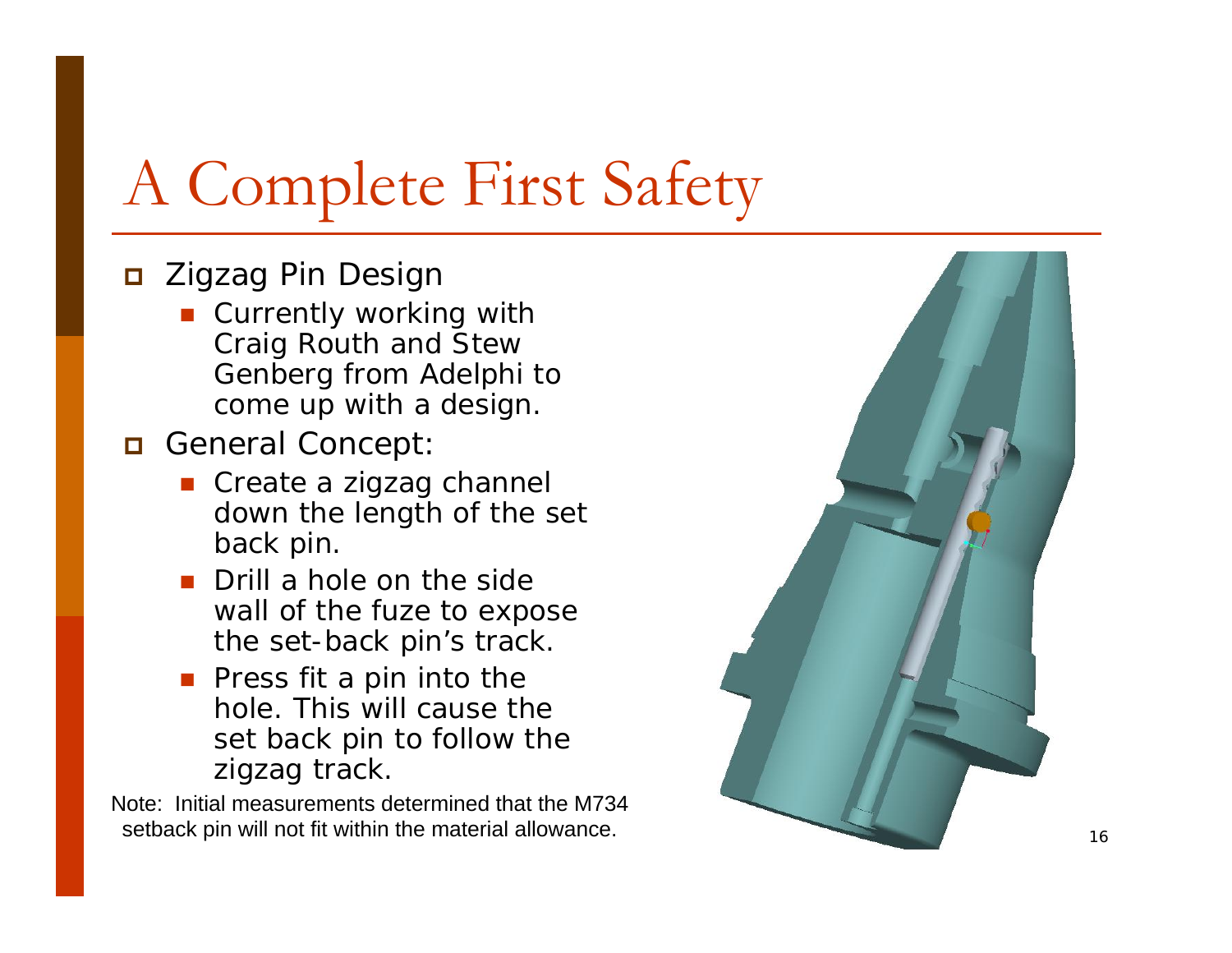- **D** Prototype hardware has been cut.
	- To be tested on centrifuge at Adelphi
- **n** Modeling indicates a drop safety height of 50 feet and an arming time of approximately 4.5 milliseconds.

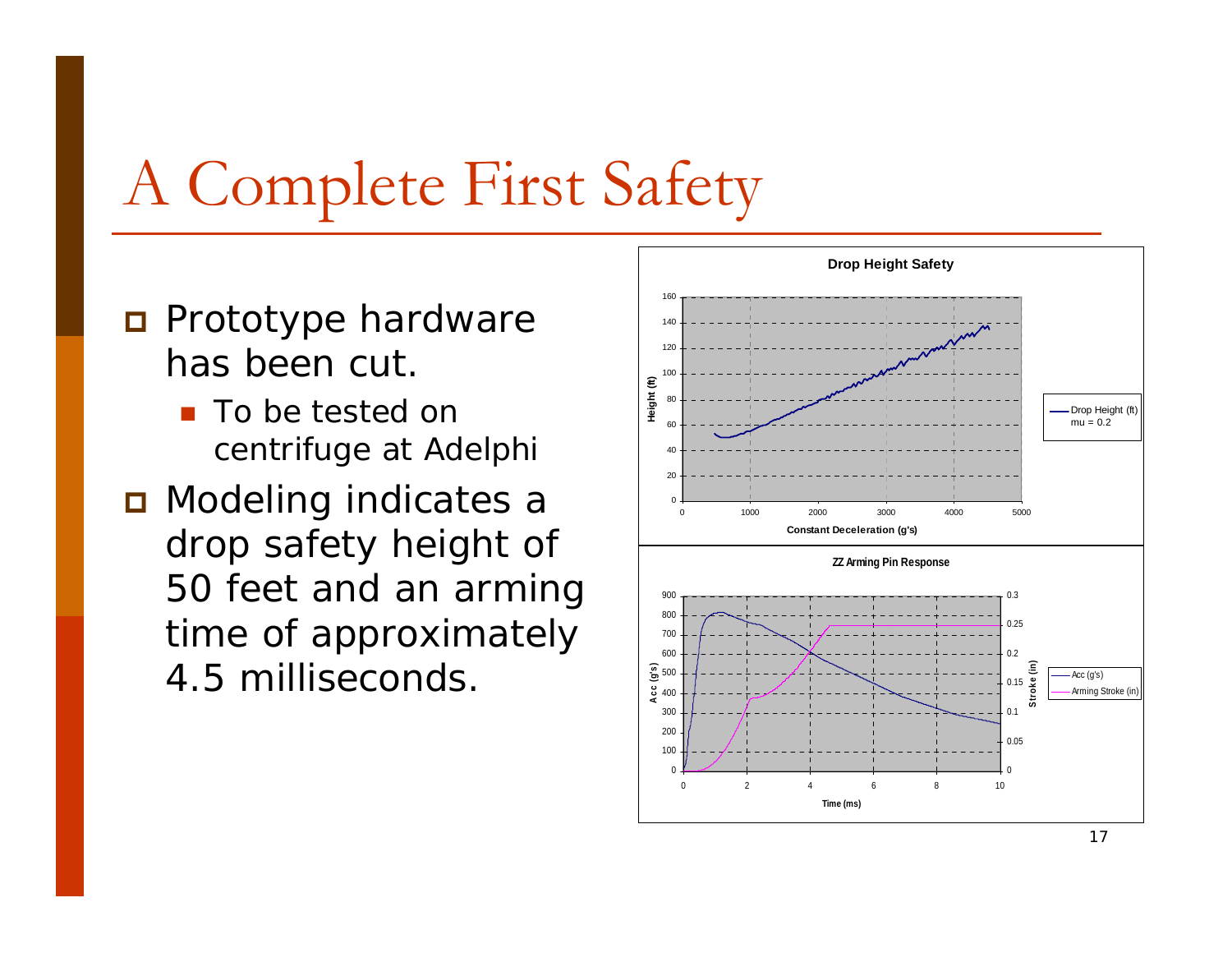#### Conclusions

#### Use of set-forward as a viable environment in Mortar Fuzing is TBD.

- **Dependent upon the results of the telemetry** test.
- **Alternative designs are be looked at just in** case.
	- **n** Air Pressure Lock
	- n Venting Chamber Desigr
- Preliminary zigzag design is being fabricated at Adelphi.
	- **Testing to be done to verify the design.**